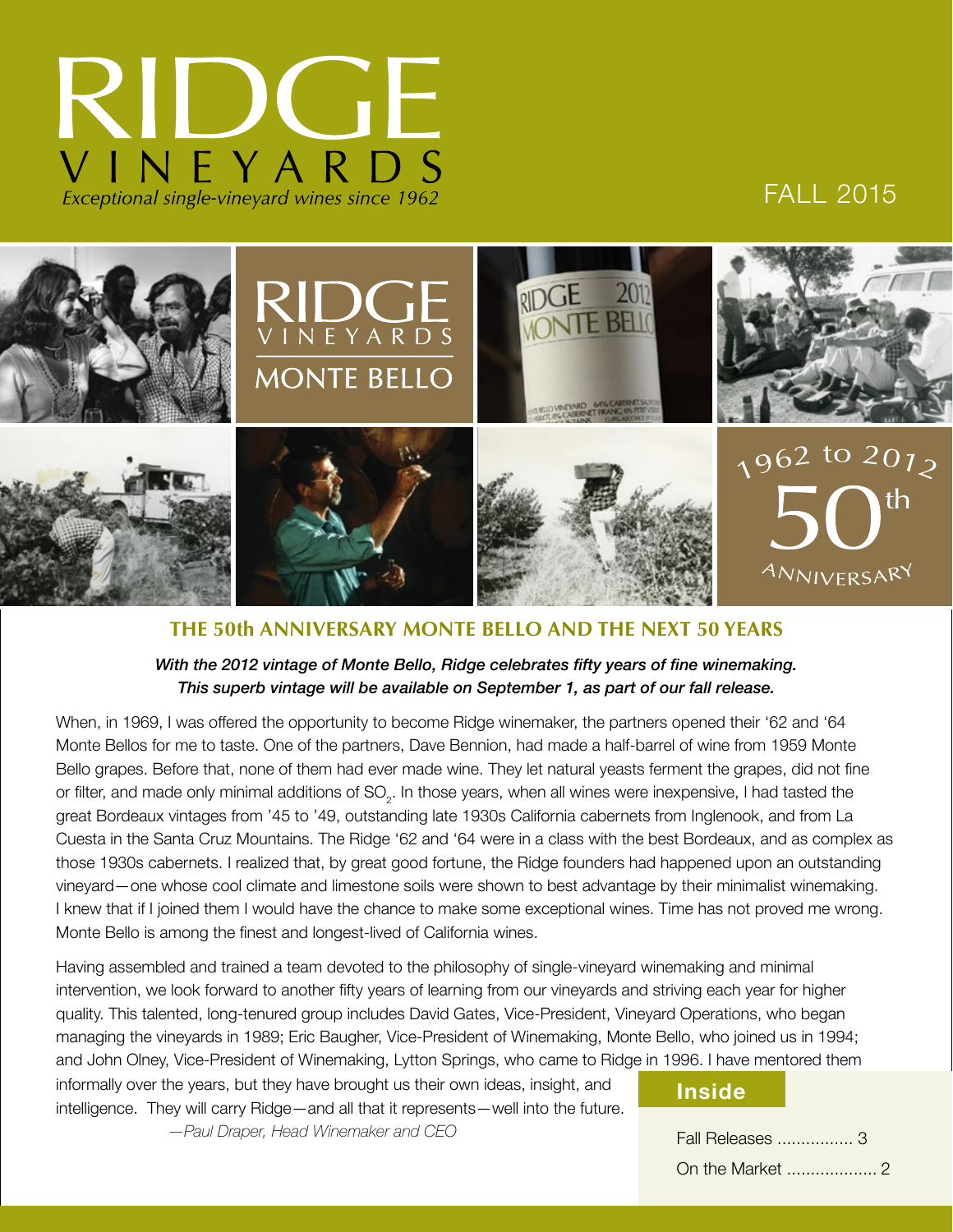# ON THE MARKET THE MARKET THE SERVICE OF THE SERVICE OF THE SERVICE OF THE SERVICE OF THE SERVICE OF THE SERVICE

### **AN AGREEMENT WORTH THE WAIT**

Early this year, Ridge completed a land exchange with the Mid-Peninsula Regional Open Space District—an arrangement first proposed by the District some forty years ago. The complex agreement grants Ridge agricultural rights, in perpetuity, to forty-two acres of former Monte Bello vineyard land abandoned during Prohibition. The land surrounds our 19th-century production winery on the south and east, and adjoins our 2600' vineyards. A key provision of the understanding is that an equal amount of Ridge-owned land visible from the Monte Bello Open Space Preserve's hiking trails can never be developed. In addition, all new vineyards on the District's land must be farmed organically or biodynamically.

We have developed plans to plant, over time, thirty-two acres of the land now available to us. These parcels were first planted to vines in the late 1880s by Osea Perrone, founder of the Monte Bello winery.

We will replant in five stages, with four-year gaps between each phase. Clearing of eight acres for Phase One will begin next year, planting will commence in 2017. For all stages, the vines will be primarily cabernet sauvignon, with some cabernet franc, petit verdot, and merlot. We expect that the fruit will be of very high quality; as the vines mature fully, at least half could be included in the Monte Bello. The vine mix will consist of four or five of our favorite 19th-century Santa **Tasting Notes: Saturated ruby.** Ripe cassis, blackberry, violets, licorice, wet stone, oak spice. Strong blackberry fruit on entry; superb full body; structured, velvety tannins; toasty oak; crushed-limestone minerals; long, intense finish.

**Tasting Notes: Complex aromas** of vanilla, black olive, clove and blackberry. Full bodied with chalky tannins, ripe raspberry, and cassis fruit, lingering finish with notes of licorice and mint.

Cruz Mountains and California clones. The petit verdot is also a 19th-century California selection; there will be a few acres of old-clone chardonnay as well. Ridge is one of the few California vineyards that does not irrigate vines once their roots are established. This, combined with the staged planting, eliminates future stress on the mountain's aquifers.

> **Tasting Notes: Opaque purple in** color, pepper, eucalyptus and toasty oak on the nose, plentiful blackberry, plum fruit on the palate, full-bodied with well coated tannins and a long finish.













In the near term, we could see up to fifteen tons of cabernet from the Phase One plantings just five years from now, these additional 1000 cases most likely destined for the Estate Cabernet until the vines mature. In the longer term, once the entire thirty-two acres are planted, these new vineyards should provide up to 5000 more cases for the Estate and Monte Bello together. A forty-year-old dream is coming true; some things are worth the wait.

*—David Amadia, Vice President of Sales and Marketing*



Above: Mark Vernon, President & COO, who worked for more than 10 years to conclude the land agreement and David Gates, Vice President of Vineyard Operations, who will oversee planting the new acreage. They stand in front of the old terraces, first planted in the 1880's.

Right: The newly acquired 42 acres of land; in green with red outline. The first 8 acres (Area 2B) will be planted in 2017.

#### **2012 Monte Bello**

#### **2013 Lytton Springs**

#### **2013 Pagani Ranch**

Tasting Notes: Deep garnet. Stewed plum, dried fig, oak spice, clay minerals. Opulent and full bodied; rich fruit, exotic spices, moderate acid, lingering finish.

### **2013 Ponzo**

Tasting Notes: Enticing nose of ripe raspberry, plum and black pepper; medium bodied, soft sensuous mouthfeel, cherry pie fruit, mineral notes and firm acid to the elegant, persistent finish.

#### **2013 Petite Sirah Lytton Estate**